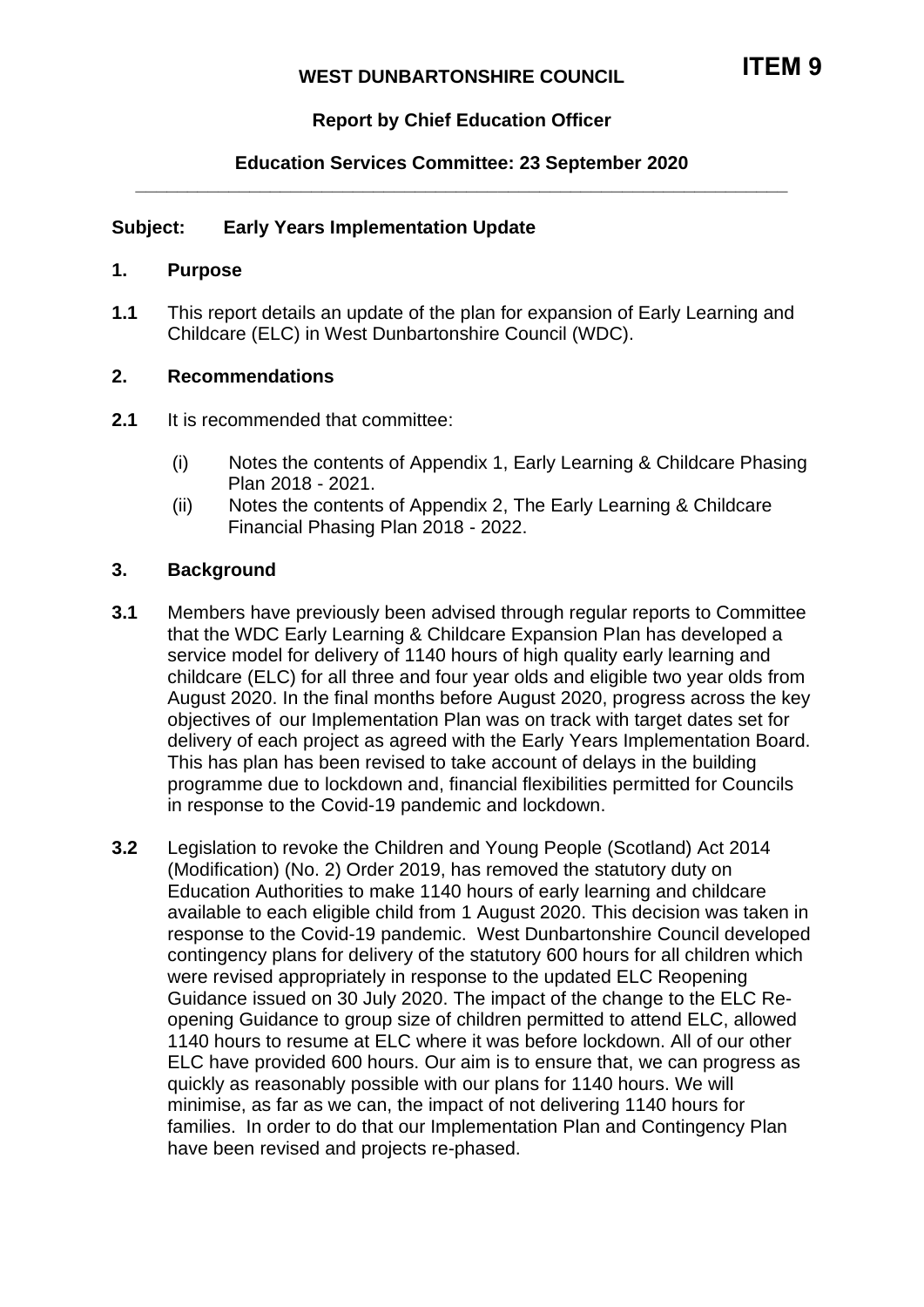**3.3** The legislation to revoke the implementation of 1140 hours was taken in order that local authorities could respond to the pandemic and to provide the necessary financial flexibility to do so. The Scottish Government letter of 15 May 2020 'FLEXIBILITY IN LOCAL AUTHORITY USE OF EDUCATION AND EARLY LEARNING AND CHILDCARE FUNDING TO SUPPORT PANDEMIC RESPONSE' sets out expectations for Councils. This letter describes the extent and nature of these flexibilities for education and early learning and childcare grant funding streams to support learning, critical childcare provision for children and families during the emergency response period and beyond this if necessary. The available financial flexibility from the Early Learning and Childcare Grant for 2020/21 is £2,169,136.The Council has the ability to use the financial flexibility for alternative arrangements for the delivery of critical childcare, provision of food, digital access, education and support for the children and families of key workers and education and support for vulnerable children and families for the duration of early learning and childcare setting and school closures and for education recovery costs. Further advice was provided and clarified in May by the Scottish Government Minister for Children and Young People, Maree Todd, regarding education recovery and the use of use of education and early learning and childcare funding streams for education recovery to best support children and young people.

### **4. Main Issues**

- **4.1** Delay to the full rollout in August 2020 of 1140 hours has created uncertainty and anxiety for parents and carers. Families have been making plans in anticipation of their children becoming entitled to 1140 hours of ELC from August. Those families who do not have the guaranteed offer are disappointed. Communication with parents and carers for the timing of reopening the remaining ELC which will offer 1140 hours is a priority. Confirmation of delays parents and carers can reasonably expect to the delivery of 1140 hours for children, will allow families to plan the childcare that they need. Accessible, clear and unambiguous information about the delay of the delivery parents and carers can expect will be updated on our website and communicated to individual ELCs involved. Eight ELCs are affected by delays involving 486 children.
- **4.2** Although some restrictions for reopening have been reduced at our ELC, it is not a return to normal ELC practice but we are ensuring that our plan will deliver high quality ELC. We are managing services and mitigating risks with the age appropriate public health measures that we have in place for our ELC settings. In order to reassure families, safeguarding the health and wellbeing of children, and adults working with our youngest children is our priority. We have reopened in a way that protects the health of children, their families, and staff teams.
- **4.3** The revised ELC Reopening Guidance means that our youngest children do not require to be socially distanced from staff and with each other. The updated guidance allows increased numbers of children attending who are able to play and learn together in a larger group than we had planned for. This means that those ELC offering 1140 hours before lockdown can continue to do so. The ELC not offering 1140 hours will continue to offer 600 hours until the building programme is complete at Carleith, Dalreoch, Gavinburn, Linnvale and Dalmonach. To deliver our re-phased plan we require a further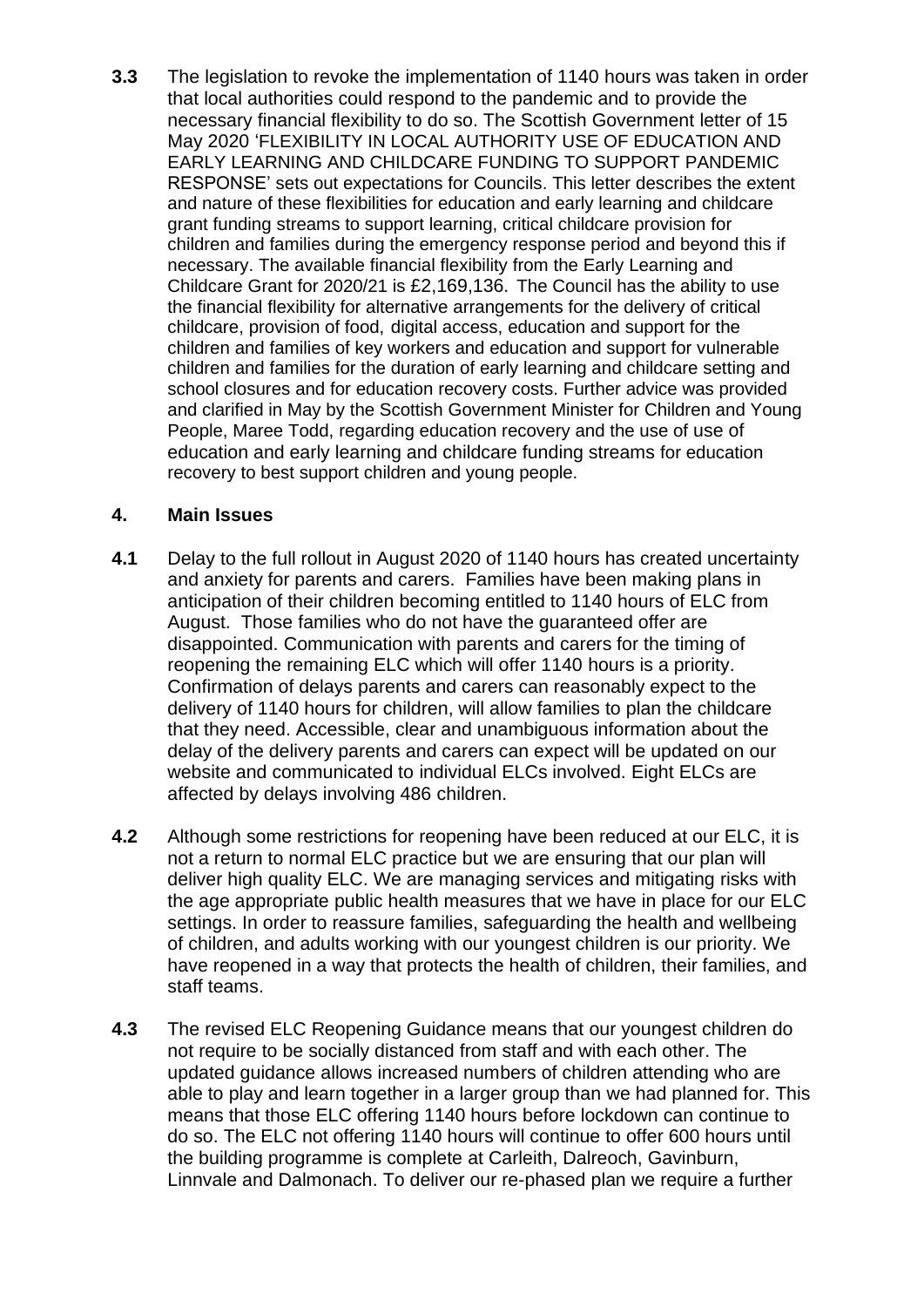482 places eligible for three and four year olds. We also require 65 places for eligible two year olds. Approximately 74 % of 1140 hours places have now been delivered at our West Dunbartonshire ELC and Funded Partner Providers.

- **4.4** Our Early Learning & Childcare Phasing Plan 2018 2021 (Appendix 1) has been revised to take account of delays due to lock down and resulting building delays. It is not a return to normal as social distancing measures are in place for our staff. This has reduced numbers of children able to attend at our ELC and at Funded Providers but this is not as significant as we had thought. Sessions of 600 hours ELC have been offered to families which are flexible enough to ensure that when the restrictions are lifted and as building work completes, we can increase hours to 1140. All children attending regardless of 600 or 1140 hours attendance will be provided with a free school meal. This ensures that part of the 1140 hours offer is in place for all children.
- **4.5** Construction projects which were delayed have resumed with updated completion dates confirmed by Asset Management. As these projects are scheduled to complete before or by April 2021, eligible 2 year olds and all 3 and 4 year olds could be guaranteed their entitlement by April 2021. We are continuing to recruit for building completion dates, however, financial flexibilities has delayed recruitment for three projects; Gavinburn, Dalreoch and Linnvale. At present 17 FM staff are required and 30 ELC practitioners. If further financial flexibilities are necessary in financial year 2021/22, recruitment for 1140 hours at these projects may be delayed.
- **4.6** Interim Guidance for the implementation of the National Standard has been published. In preparation for Care Inspectorate inspections to resume, we have continued to target our resources at those ELC with Care Inspection grades below good. The Care Inspectorate has suspended all inspection activity in response to the pandemic. We continue to provide intensive support for those settings to achieve good or better. The Care Inspectorate's Early Learning and Childcare Improvement Programme has resumed and our ELC below good, have attended their on line sessions. Our focus on improvement continues with virtual meetings with heads of ELC, Google classroom, individual support and on line training.
- **4.7** Our programme of professional learning designed to improve quality and close the poverty related attainment gap will be provided for our ELC practitioners and leaders including, Froebel and Childhood Practice (University of Edinburgh), leadership courses (Early Years Scotland), learning through play, and early years pedagogy. Focus on 'Realising the Ambition' will be our main focus for practitioners this session with planned professional learning on this guidance which is a revision of Building the Ambition. All courses will be on line. The range of learning has promoted practitioner enquiry, reflective practice, professional dialogue and collaboration to improve outcomes for children and leadership of change.
- **4.8** Our Equity and Excellence Leads (EELs) working in our ELC with the greatest numbers of children in SIMD 1 and 2 provide additional support for children at risk of missing out. As they are not a peripatetic group of staff, EELs to are not affected by the re-opening guidance as they are allocated to individual ELC.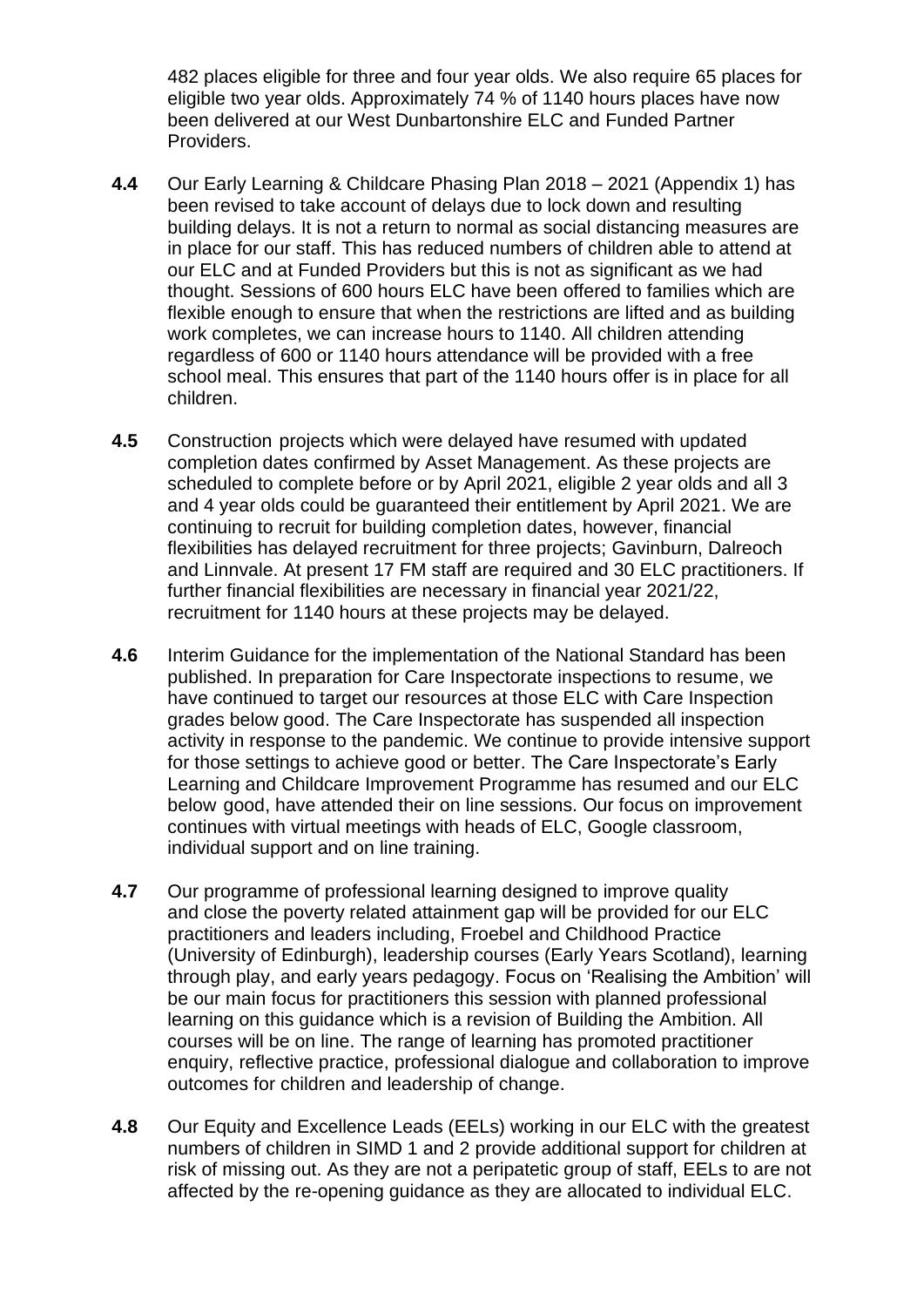Unlike our Early Stages Teachers who work to the peripatetic model which has been revised to comply with the ELC re-opening guidance. The Early Stages teachers are currently in one setting as well as supporting ELC virtually.

## **5. 1140 Hours Re-Phasing and Recovery**

- **5.1** We have worked with partners in Asset Management, Finance, HR, Staffing and Facilities Management to asses the current delivery and what remains to be done. We have re-phased our Implementation Plan to deliver 1140 hours for every child as soon as is practicable. The building works at all remaining projects in the plan has been rescheduled.
- **5.2** Our contingency plan, previously agreed by Committee to ensure that we have alternative capacity to mitigate the risk of not delivering 1140 hours on time at some locations, has been revised to take account of re-phasing projects in our plan. There is alternative provision developed at Dalreoch Primary School for a nursery class which is required for numbers in the Dumbarton area; before the planned ELC opens which will not deliver on time for this school session. See Appendix 1, Early Learning & Childcare Phasing Plan 2018 - 2021
- **5.3** Childminders are impacted by Scottish Government's, Childminding Services Re-opening Guidance. Parents who opt for a blended model are made aware of the risks for their children i.e. meeting different groups of children. Numbers of parents requesting the blended model from childminders has not changed; nine 3-5 year old children have opted for this model.

### **6. People Implications**

**6.1** There are significant implications for people in WDC. The ELC Expansion has benefited our communities and provided employment for a range of staff beyond qualified early learning and childcare workers. There is little change to recruitment figures since the last report or the uptake by men of the posts required for expansion. The delay in delivery also impacts families as they had expected the universal offer of 1140 hours for eligible two year olds and all three and four year olds.

### **7. Financial and Procurement Implications**

**7.1** The multi-year funding package for the expansion of early learning and childcare is allocated as a specific grant to ensure that it is protected for investment in early learning and childcare. As previously reported the financial template submitted to Scottish Government in February 2018 has been reviewed and used in deciding the multi-year funding allocation to this authority; figures are cumulative. The multi-year allocations were announced in May 2018 and are as follows for West Dunbartonshire:

| <b>Financial Year</b> | <b>Revenue</b> | <b>Capital</b> |
|-----------------------|----------------|----------------|
|                       | £m             | £m             |
| 2018/19               | 1.410          | 0.580          |
| 2019/20               | 5.268          | 2.380          |
| 2020/21               | 8.717          | 4.480          |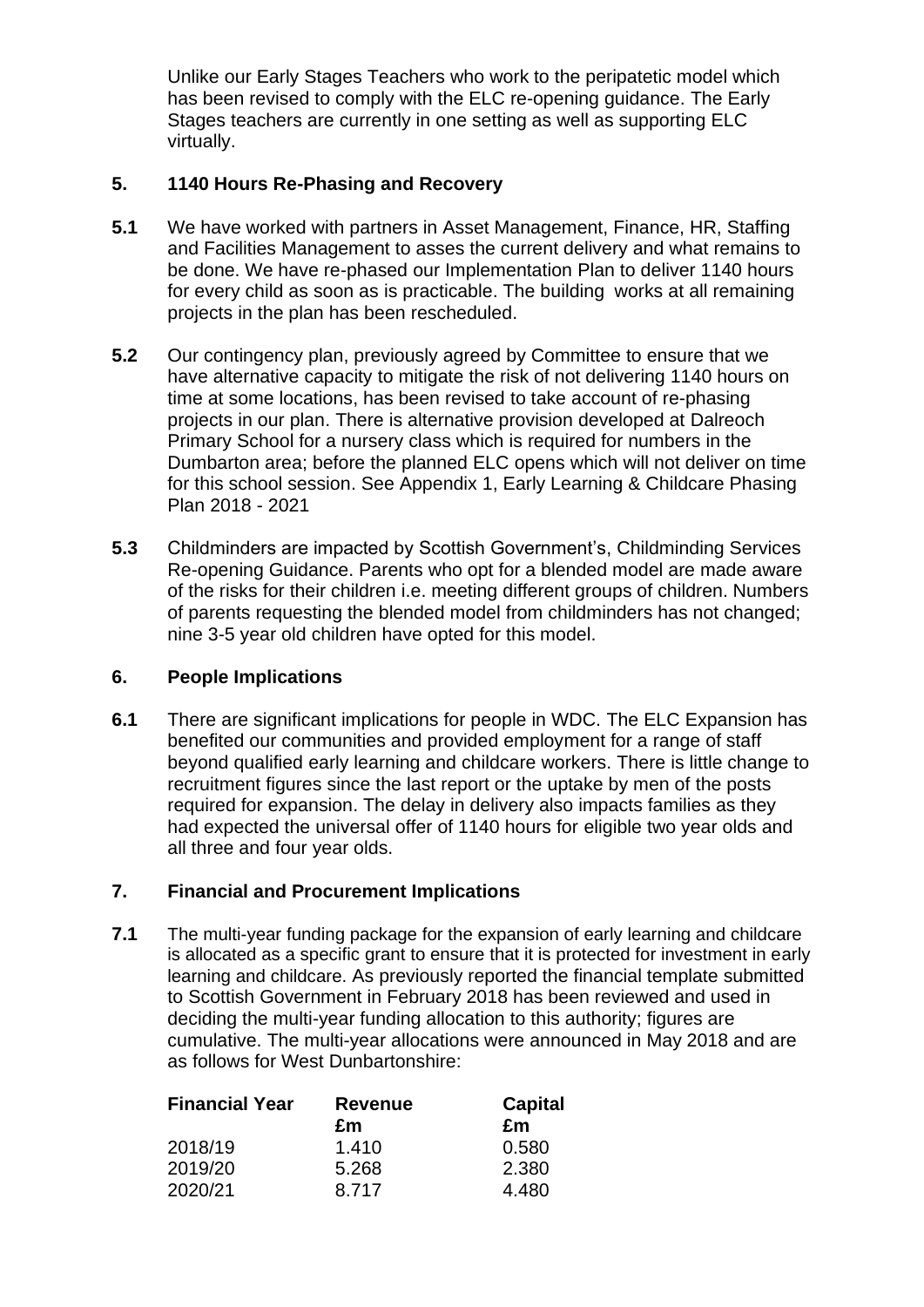**7.2** The multi-year funding for the expansion plan which guarantees capital and revenue funding for delivery of 'Funding Follows the Child' for the entitlement to 1140 hours of ELC for eligible two year olds and all three and four year olds by their eligible start date in school session 2020/2021, has been impacted by the financial response to the pandemic. Financial flexibility from revenue funding of £2,169,136 has been identified. Further delays may be necessary if financial flexibility is required in the new financial year 2021/22. See Appendix 2, The Early Learning & Childcare Financial Phasing Plan 2018 - 2022.

### **8. Risk Analysis**

- **8.1** The key risks to the project:
	- delays in delivery of the re-phased infrastructure expansion if building work is delayed for any reason: virus resurgence, resulting in closure of ELCs will add further delays to the expansion plan;
	- delays in delivering the entitlement to all 3 and 4 year olds and eligible 2 year olds which is expected by parents and carers will impact the childcare that they have planned for;
	- if financial flexibilities continue beyond 31 March 2021, there is a risk of the final expansion being further delayed, depending on whether the Council requires the flexibilities identified; and
	- ensuring that all ELC settings meet the criteria for the National Standard.

## **9. Equalities Impact Assessment (EIA)**

**9.1** An EIA for the Expansion Plan was undertaken previously. There was no requirement to undertake another EIA for the purposes of this report as it is providing an update to Committee on the expansion.

### **10. Consultation**

- **10.1** Regular consultation with stakeholders including parents and carers, ELC staff, Unions, Council partners in the project and partner ELC providers continues through the various WDC forums and regular meetings.
- **10.2** Legal Services and the Section 95 Officer have been consulted in relation to the content of this report.

### **11. Strategic Assessment**

**11.1** This report reflects the Council's aspiration to have a strong local economy, improved employment opportunities and efficient and effective frontline services that improve the everyday lives of residents. These are strategic priorities for 2017-2022.

Chief Education Officer